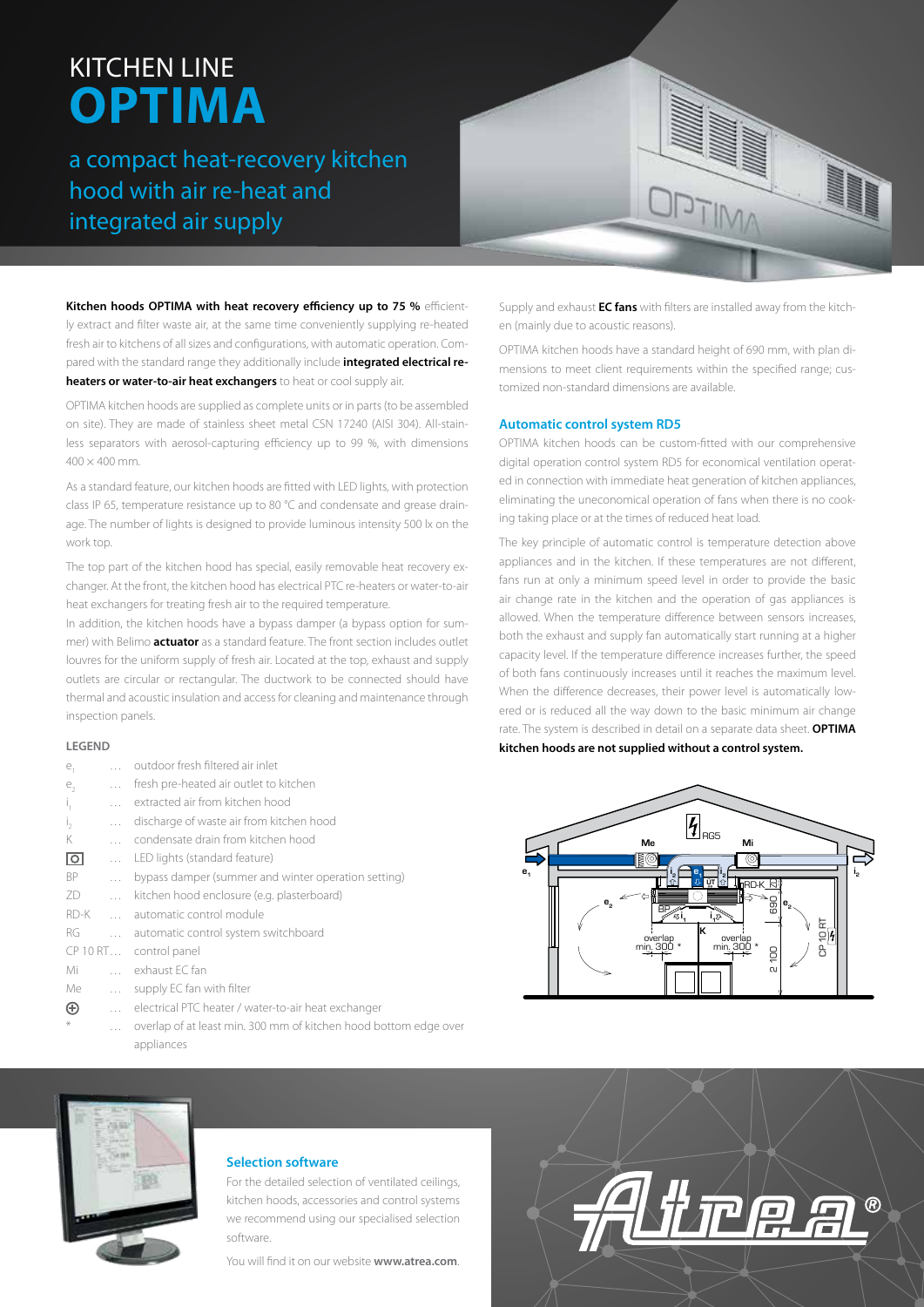# **OPTIMA** 1-MODULE

## **OPTIMA-1M** (1-MODULE)



## HEATING WATER DISTRIBUTION AND CONNECTION



The diameter of the connecting duct is 1", the ductwork up to the ball valve is supplied by ATREA.

#### Standard connecting points to the CH system are shown; different  $\begin{bmatrix} 1 \\ 1 \end{bmatrix}$  F ... ball shot-off valve positions available on request.

## **WEIGHT**

 $\mathbf{G}_{\text{kitchen hood}} = \text{ and } \text{L} \times \text{B} \times (70 \text{ to } 90 \text{ kg} / \text{m}^2 \text{ of plan})$ 

```
G_{\text{separation}} = ~2,8 kg / pc
```
## SUSPENSIONS

Number of ø10 mm suspensions

**1-module …** 4 pcs

## BASIC DIMENSIONS

| <b>Kitchen hood dimensions</b>                                            | <b>Maximum</b><br>air flow rate |             |           |  |  |
|---------------------------------------------------------------------------|---------------------------------|-------------|-----------|--|--|
| Length L (mm)                                                             | <b>Width B</b> (mm)             | Height (mm) | $(m^3/h)$ |  |  |
| 1800                                                                      | 1 300, 1 450, 1 600             | 690         | 1 500     |  |  |
| 2000                                                                      | 1 300, 1 450, 1 600             | 690         | 2 0 0 0   |  |  |
| 2 2 5 0                                                                   | 1 300, 1 450, 1 600             | 690         | 2500      |  |  |
| 2 5 0 0                                                                   | 1 300, 1 450, 1 600             | 690         | 2 500     |  |  |
| 2750                                                                      | 1 300, 1 450, 1 600             | 690         | 2500      |  |  |
| Kitchen hood can be supplied in customized non-standard dimensions within |                                 |             |           |  |  |

Kitchen hood can be supplied in customized non-standard dimensions within the following range:

 $L = 1800$  to 2850 mm **B** = 1300 to 1600 mm

## AIR FLOW RATES AND SIZING

| $V_{\text{exh}} = V_{\text{sup}}$<br>(m <sup>3</sup> /h) |                   | Air exhaust                     | Air supply            |                    |                             |
|----------------------------------------------------------|-------------------|---------------------------------|-----------------------|--------------------|-----------------------------|
|                                                          |                   | Outlet (mm) LO 400×400<br>(pcs) | $\Delta P_{exh}$ (Pa) | <b>Outlet</b> (mm) | $\Delta P_{\text{sup}}(Pa)$ |
| 1800                                                     | $\varnothing$ 250 |                                 | 57                    | $\varnothing$ 250  | 86                          |
| 2 0 0 0                                                  | $\varnothing$ 355 | 4                               | 131                   | $\varnothing$ 355  | 294                         |
| 2 2 5 0                                                  | $\varnothing$ 400 | 5                               | 181                   | $\varnothing$ 400  | 443                         |

## LEGEND

i

i

 $\mathfrak{h}$ 

- L … kitchen hood length
- B … kitchen hood width
- e<sub>1</sub> … fresh outdoor filtered air inlet
- e<sub>3</sub> ... fresh pre-heated air outlet to kitchen
	- ... extracted air from kitchen hood
	- ... discharge of waste air from kitchen hood
- K … condensate drain from kitchen hood (optional)
- BP … bypass damper (summer and winter operation setting)
- ZD … kitchen hood enclosure (e.g. plasterboard)
	- … automatic control module RDK
- $\bigoplus$ … electrical PTC heater / hot-water air heater
- ADS … thermal load sensor
- 

## **IMPORTANT NOTICES**

- maximum temperature of extracted air 60 °C
- class B gas appliances must be vented into the chimney; they must
	- not be vented into or through the kitchen hood
- makes sure the kitchen hood sufficiently overlaps the outline

of appliances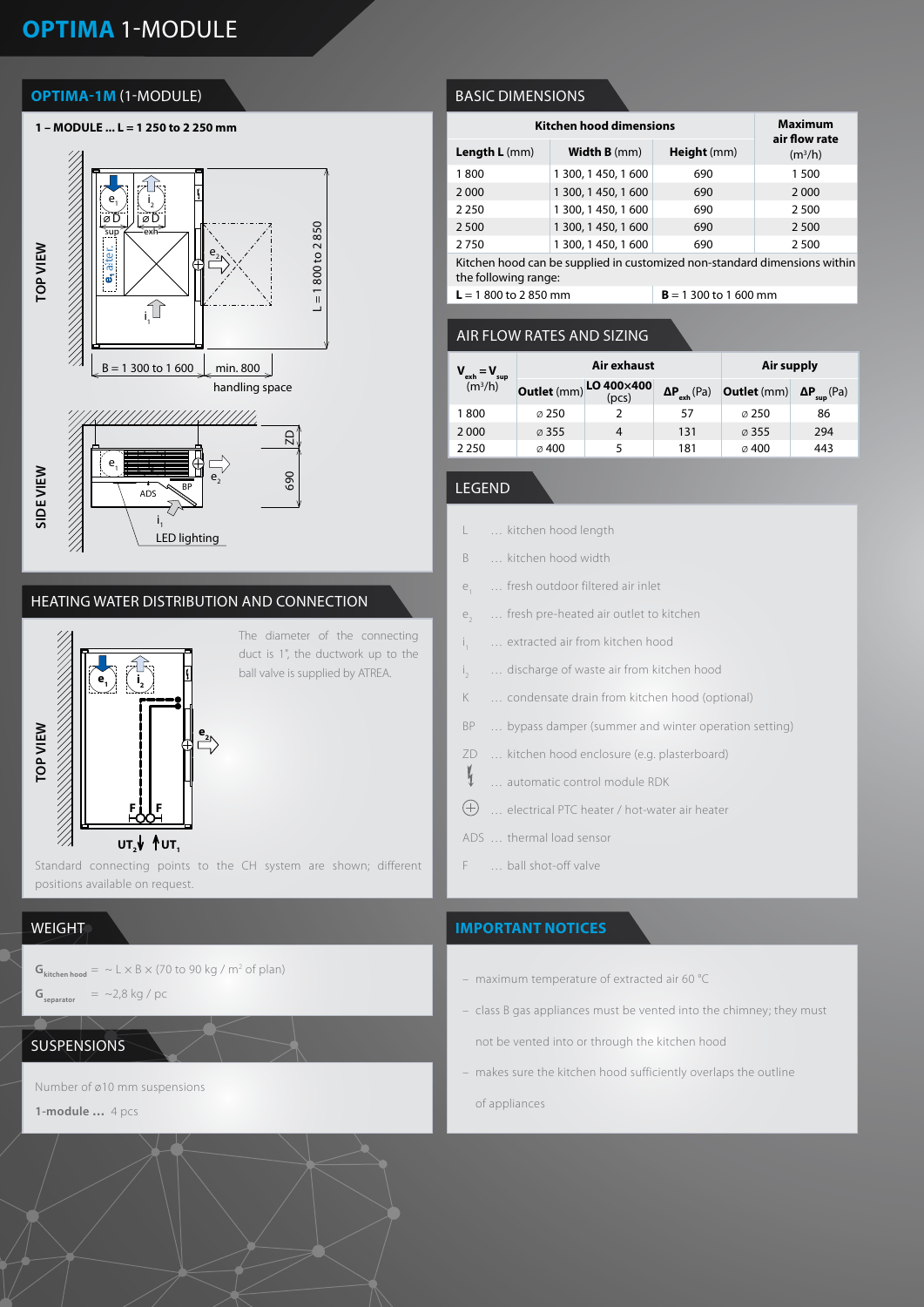# **OPTIMA** 2-MODULE

#### **OPTIMA-2M** (2-MODULE)



#### HEATING WATER DISTRIBUTION AND CONNECTION LEGEND



Standard connecting points to the CH system are shown; different positions available on request.

#### WEIGHT

 $G_{\text{kitchen hood}} = \sim L \times B \times (70 \text{ to } 90 \text{ kg} / \text{m}^2 \text{ of plan})$  $G_{\text{separation}}$  = ~2,8 kg / pc

## SUSPENSIONS

Number of ø10 mm suspensions

**2-module …** 8 pcs

BASIC DIMENSIONS

| <b>Kitchen hood dimensions</b>                                            | <b>Maximum</b>      |             |                            |  |  |  |
|---------------------------------------------------------------------------|---------------------|-------------|----------------------------|--|--|--|
| Length L (mm)                                                             | <b>Width B</b> (mm) | Height (mm) | air flow rate<br>$(m^3/h)$ |  |  |  |
| 3 0 0 0                                                                   | 1 300, 1 450, 1 600 | 690         | 3 0 0 0                    |  |  |  |
| 3 2 5 0                                                                   | 1 300, 1 450, 1 600 | 690         | 3 5 0 0                    |  |  |  |
| 3 5 0 0                                                                   | 1 300, 1 450, 1 600 | 690         | 4 0 0 0                    |  |  |  |
| 3750                                                                      | 1 300, 1 450, 1 600 | 690         | 4 0 0 0                    |  |  |  |
| 4 0 0 0                                                                   | 1 300, 1 450, 1 600 | 690         | 4 5 0 0                    |  |  |  |
| 4 2 5 0                                                                   | 1 300, 1 450, 1 600 | 690         | 5 0 0 0                    |  |  |  |
| 4 500                                                                     | 1 300, 1 450, 1 600 | 690         | 5 0 0 0                    |  |  |  |
| 4750                                                                      | 1 300, 1 450, 1 600 | 690         | 5 0 0 0                    |  |  |  |
| 5 0 0 0                                                                   | 1 300, 1 450, 1 600 | 690         | 5 0 0 0                    |  |  |  |
| Kitchen bood can be supplied in customized non-standard dimensions within |                     |             |                            |  |  |  |

Kitchen hood can be supplied in customized non-standard dimensions within the following range:  $L = 2900$  to 5 000 mm **B** = 1 300 to 1 600 mm

# AIR FLOW RATES AND SIZING

| $V_{ext} = V_{ext}$<br>sup<br>(m <sup>3</sup> /h) | Air exhaust       |                     |                       | Air supply         |                             |
|---------------------------------------------------|-------------------|---------------------|-----------------------|--------------------|-----------------------------|
|                                                   | Outlet (mm)       | LO 400×400<br>(pcs) | $\Delta P_{exh}$ (Pa) | <b>Outlet</b> (mm) | $\Delta P_{\text{sup}}(Pa)$ |
| 2000                                              | $\varnothing$ 355 | 4                   | 82                    | $\varnothing$ 355  | 111                         |
| 2 500                                             | $\varnothing$ 400 | 5                   | 99                    | $\varnothing$ 400  | 158                         |
| 3 0 0 0                                           | $\oslash$ 400     | 6                   | 127                   | $\varnothing$ 400  | 212                         |
| 3 500                                             | $\varnothing$ 450 | 7                   | 153                   | $\varnothing$ 450  | 274                         |
| 4 0 0 0                                           | 0.450             | 8                   | 181                   | 0.450              | 344                         |
| 4 5 0 0                                           | 500×400           | 9                   | 211                   | 500×400            | 421                         |
| 5 0 0 0                                           | 550×400           | 10                  | 246                   | 550×400            | 505                         |

- L … kitchen hood length
- B … kitchen hood width
- e<sub>1</sub> … fresh outdoor filtered air inlet
- e<sub>2</sub> ... fresh pre-heated air outlet to kitchen
- i ... extracted air from kitchen hood
- i ... discharge of waste air from kitchen hood
- K … condensate drain from kitchen hood (optional)
- BP … bypass damper (summer and winter operation setting)
- ZD … kitchen hood enclosure (e.g. plasterboard)
- $(+)$ … automatic control module RDK
	- … electrical PTC heater / hot-water air heater
- ADS … thermal load sensor

 $\mathbf{V}_{\mathbf{q}}$ 

F … ball shot-off valve

#### **IMPORTANT NOTICES**

- maximum temperature of extracted air 60 °C
- class B gas appliances must be vented into the chimney; they must not be vented into or through the kitchen hood
- kitchen hoods with length L ≥ 3 000mm should be always supplied disassembled due to difficulties in transportation and handling
- makes sure the kitchen hood sufficiently overlaps the outline of appliances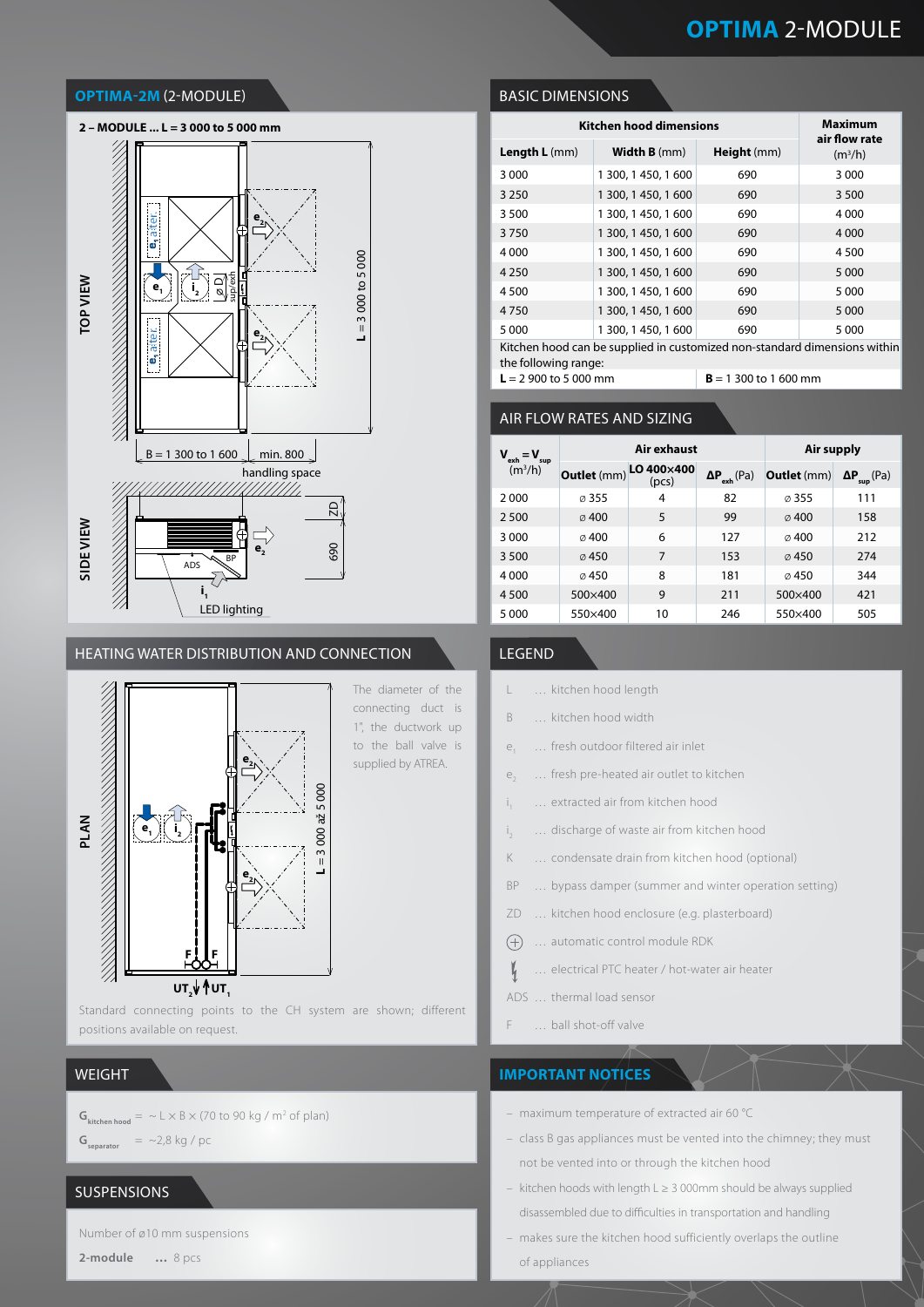# **OPTIMA** 4-MODULE

## **OPTIMA-4M** (4-MODULE)



## HEATING WATER DISTRIBUTION AND CONNECTION



Standard connecting points to the CH system are shown; different positions available on request.

## **IMPORTANT NOTICES** WEIGHT

- maximum temperature of extracted air 60 °C
- class B gas appliances must be vented into the chimney; they must not be vented into or through the kitchen hood
- kitchen hoods with length L ≥ 3 000 mm or width B > 2 250 mm should be always supplied disassembled due to difficulties in transportation and handling
- makes sure the kitchen hood sufficiently overlaps the outline of appliances

## BASIC DIMENSIONS

| <b>Kitchen hood dimensions</b> | <b>Maximum</b><br>air flow rate |             |        |
|--------------------------------|---------------------------------|-------------|--------|
| Length L (mm)                  | <b>Width B</b> (mm)             | Height (mm) |        |
| 3 0 0 0                        | 2 250, 2 500, 2 750             | 690         | 6000   |
| 3 2 5 0                        | 2 250, 2 500, 2 750             | 690         | 7000   |
| 3 500                          | 2 250, 2 500, 2 750             | 690         | 8000   |
| 3750                           | 2 250, 2 500, 2 750             | 690         | 9000   |
| 4000                           | 2 250, 2 500, 2 750             | 690         | 10 000 |
| 4 2 5 0                        | 2 250, 2 500, 2 750             | 690         | 10 000 |
| 4500                           | 2 250, 2 500, 2 750             | 690         | 10 000 |
| 4750                           | 2 250, 2 500, 2 750             | 690         | 10 000 |
| 5 0 0 0                        | 2 250, 2 500, 2 750             | 690         | 10 000 |
|                                |                                 |             |        |

Kitchen hood can be supplied in customized non-standard dimensions within the following range:

# $L = 2900$  to 5 000 mm

| AIR FLOW RATES AND SIZING         |                            |                     |                                                 |                           |                            |  |
|-----------------------------------|----------------------------|---------------------|-------------------------------------------------|---------------------------|----------------------------|--|
| exh<br>sup<br>(m <sup>3</sup> /h) |                            | Air exhaust         | Air supply                                      |                           |                            |  |
|                                   | Outlet<br>(mm)             | LO 400×400<br>(pcs) | ΔP<br>$\overline{(\overline{Pa})}^{\text{exh}}$ | Outlet<br>(mm)            | ΔΡ<br>$(P_0^{\text{sup}})$ |  |
| 5000                              | $2\times \varnothing 355$  | 10                  | 166                                             | $2\times \varnothing 355$ | 220                        |  |
| 6000                              | $2\times \emptyset$ 400    | 12                  | 209                                             | $2\times \varnothing 400$ | 287                        |  |
| 7000                              | $2\times \varnothing 450$  | 14                  | 327                                             | $2\times \varnothing 450$ | 361                        |  |
| 8000                              | $2\times \varnothing 450$  | 16                  | 281                                             | $2\times \varnothing 450$ | 444                        |  |
| 9000                              | $2\times$ 450 $\times$ 450 | 18                  | 328                                             | $2\times 450\times 450$   | 533                        |  |
| 10 000                            | $2\times 500\times 450$    | 20                  | 376                                             | $2\times 500\times 450$   | 630                        |  |

## LEGEND

- L … kitchen hood length
- B … kitchen hood width
- e<sub>1</sub> ... fresh outdoor filtered air inlet
- e<sub>3</sub> ... fresh pre-heated air outlet to kitchen
- i ... extracted air from kitchen hood
- i ... discharge of waste air from kitchen hood
- K … condensate drain from kitchen hood (optional)
- BP … bypass damper (summer and winter operation setting)
- ZD … kitchen hood enclosure (e.g. plasterboard)
- $\mathbf{V}_{1}$ … automatic control module RDK
- … electrical PTC heater / hot-water air heater  $\bigoplus$
- ADS … thermal load sensor
- F … ball shot-off valve

- $G_{\text{kitchen hood}} = \sim L \times B \times (70 \text{ to } 90 \text{ kg} / \text{m}^2 \text{ of plan})$
- $G_{\text{separation}}$  = ~2,8 kg / pc

## **SUSPENSIONS**

Number of ø10 mm suspensions

**4-module …** 10 pcs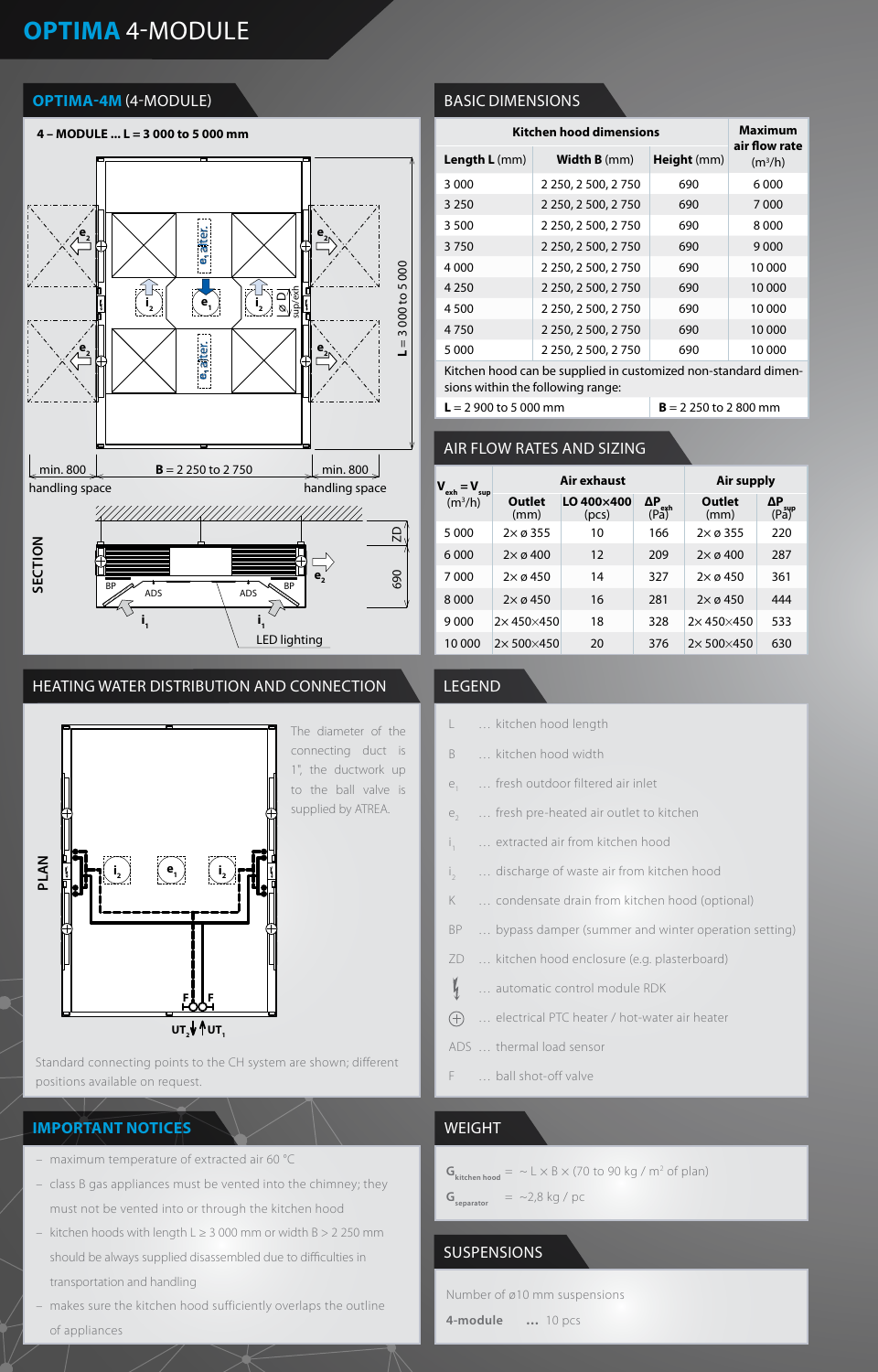## BY-PASS

OPTIMA kitchen hoods are fitted with a bypass damper as a standard feature to enable summer operation without waste heat recovery. The damper is controlled using a BELIMO actuator.

#### **WINTER MODE**



## The bypass damper is closed, exhaust air i<sub>1</sub> is extracted via the heat recovery exchanger where heat transfer takes place. Supply air

#### **SUMMER MODE**



#### **Summer**

exchanger.

**Winter**

The bypass damper is open, exhaust air  $i_1$  is extracted directly, bypassing the heat recovery exchanger. Supply air e<sub>1</sub> is not pre-heated.

e, is pre-heated inside the heat

## ANCHORING TO THE CEILING

The kitchen hoods have special anchoring points for their suspension using M10 threaded rods fastened into the ceiling by ø14/10 mm toggle bolts (not included). The anchoring points with cut-outs make it possible to easily slide the treaded rods with nuts in from the side and simply set the suspension height of the kitchen hood. For the number and type of suspension points see the diagrams.



### CONDENSATE DRAINAGE

Condensation forms inside the integrated heat recovery exchanger during cooling. The kitchen hood has a collection channel along its perimeter to capture this condensate. When installing the kitchen hood make sure to provide for its drainage into the sewer line. Normally, the bottom collection channel has holes for the optional installation of a stainless condensate drain pipe. The standard length of the stainless pipe including a bend is 1 500 mm, with the outer diameter of 25 mm.



## LOUVERED SEPARATORS

As a standard feature, the kitchen hoods are fitted with  $400 \times 400$  mm louvered separators. The number of separators is determined according to the graph of the maximum assumed air flow rate through the kitchen hood so that an air flow rate through one filter is always within the optimum range. Finally, it is necessary to check whether the number of filters arrived at by calculation can physically fit in the kitchen hood.



## HEATING CAPACITY OF HOT-WATER AIR HEATER

The maximum heating capacity is shown for heating water with a gradient of 80 / 60 °C; supply air (post-heat recovery) +10 °C, rh 30 %. The graph applies to each individual heat exchanger of the kitchen hood.